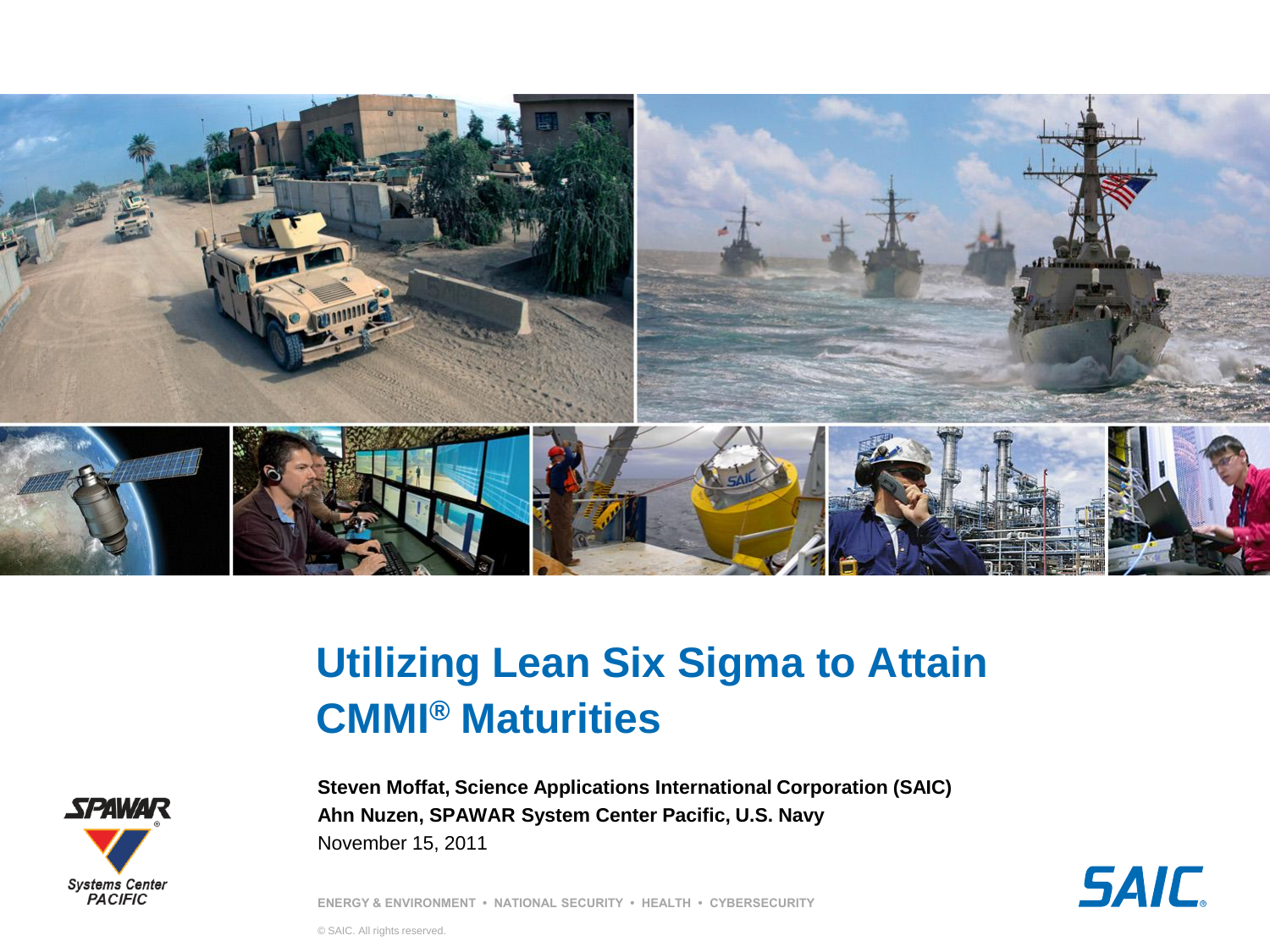#### **Agenda**



- Presentation goal
- Background about SPAWAR PACIFIC
- Current situation
- Improvement focus
- **Challenges**
- Approach
- **Questions**





#### SPAWAR is the Navy expert in delivery and sustainment of C4ISR systems

SPAWAR = Space and Naval Warfare Systems Center C4ISR = command, control, communications, computers, intelligence, surveillance, and reconnaissance



© SAIC. All rights reserved.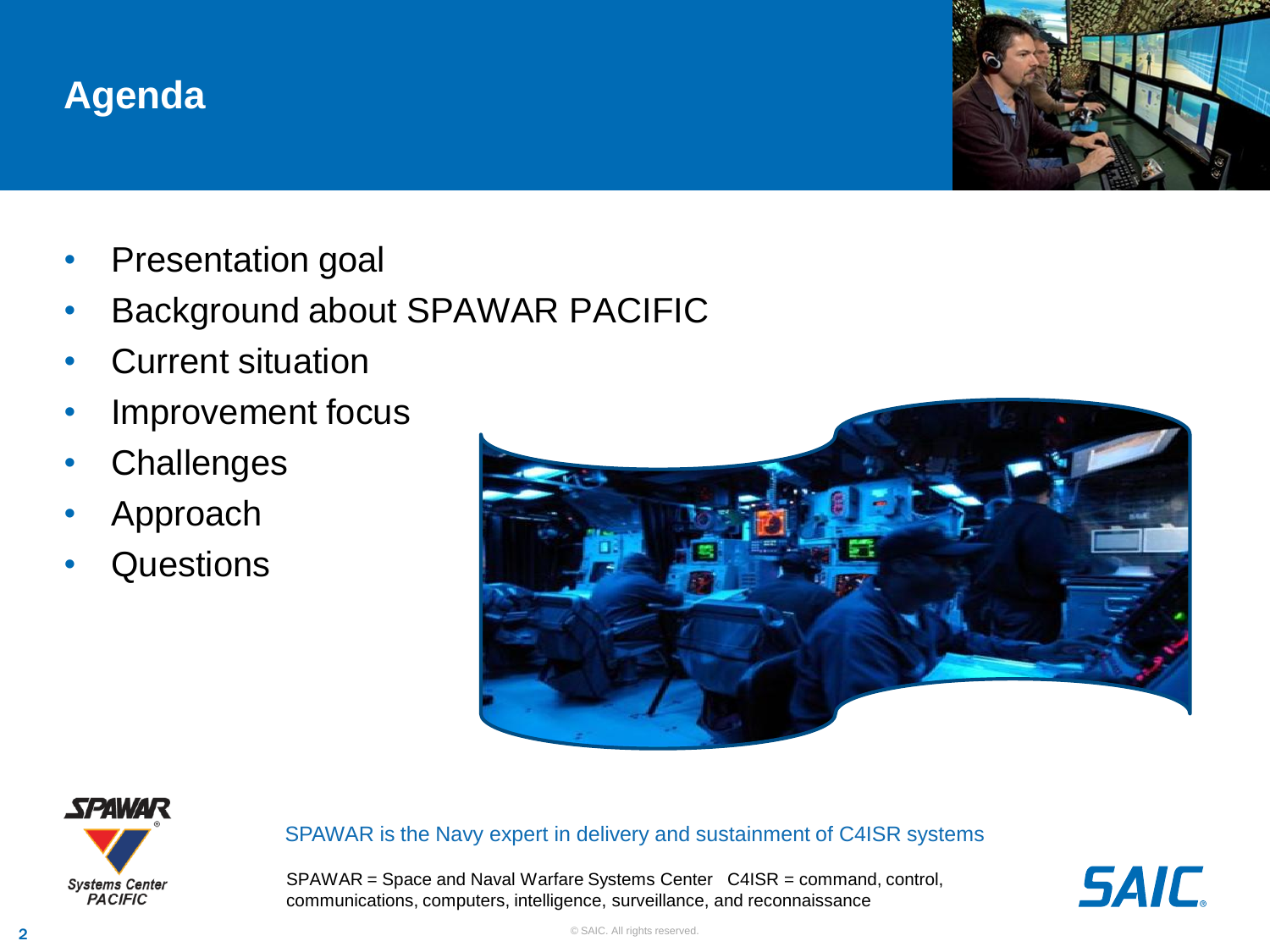#### **Presentation Goal**



- How the organization utilized Lean and Six Sigma® process improvement techniques to affect implementation of CMMI® practices
	- Occurs during simultaneous organizational realignment
	- Involves consolidation of five major service-oriented projects
	- Focused on early improvements for the individuals working on the projects (In the trenches)
	- Assisted with institutionalizing selected targeted practices utilizing some Level III practices

Six Sigma is a registered trademark of Motorola Trademark Holdings, Inc. in the U.S. and/or other countries. CMMI is registered in the U.S. Patent and Trademark Office by Carnegie Mellon University.

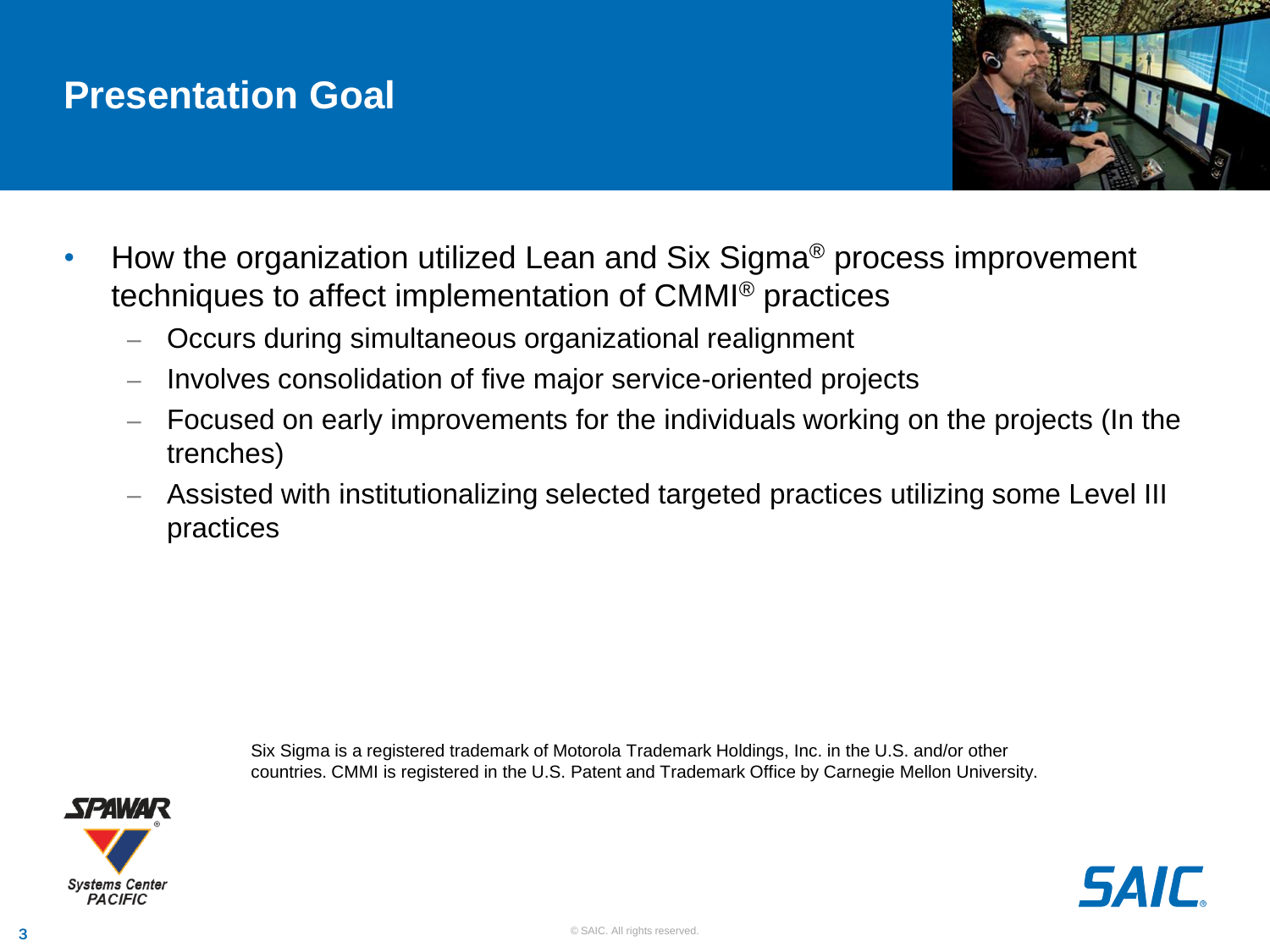## **Space and Naval Warfare Systems Center Pacific – SSC PAC**



- DOD U.S. NAVY Organization
	- More than 4,000 scientists and engineers
	- Located in San Diego and throughout the globe
- INDUSTRY PATTERNS DOD U.S. NAVY Organization
	- More than 4,000 scientists and engineers
	- Located in San Diego and throughout the globe





SPAWAR is the Navy expert in delivery and sustainment of C4ISR systems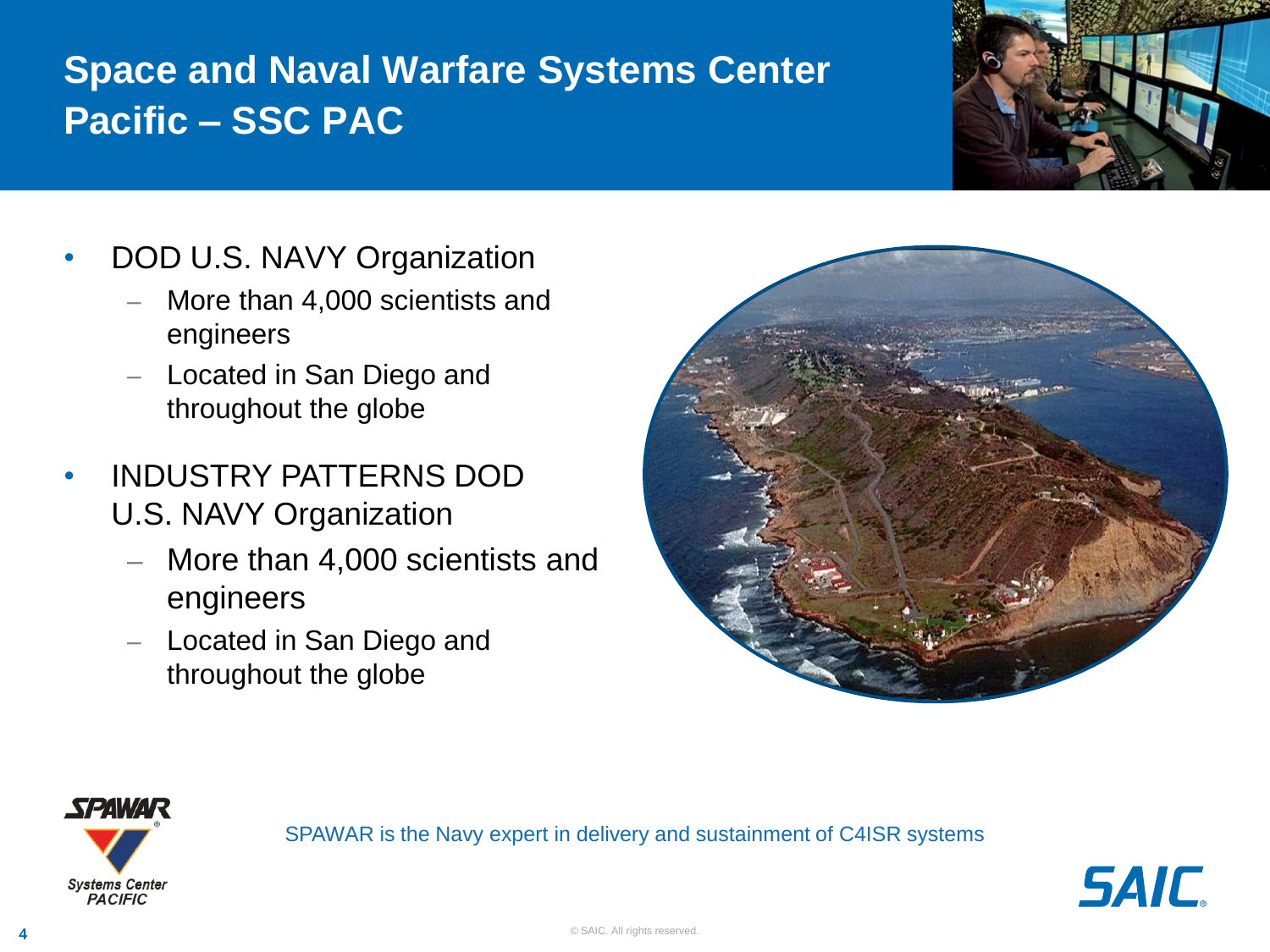#### **Mission – Information Dominance**



• Design, build, and sustain C4ISR information dominance systems





(Radar, networks, command and control, crypto devices, satellite communications, submarines electronic systems, etc.)



SPAWAR is the Navy expert in delivery and sustainment of C4ISR systems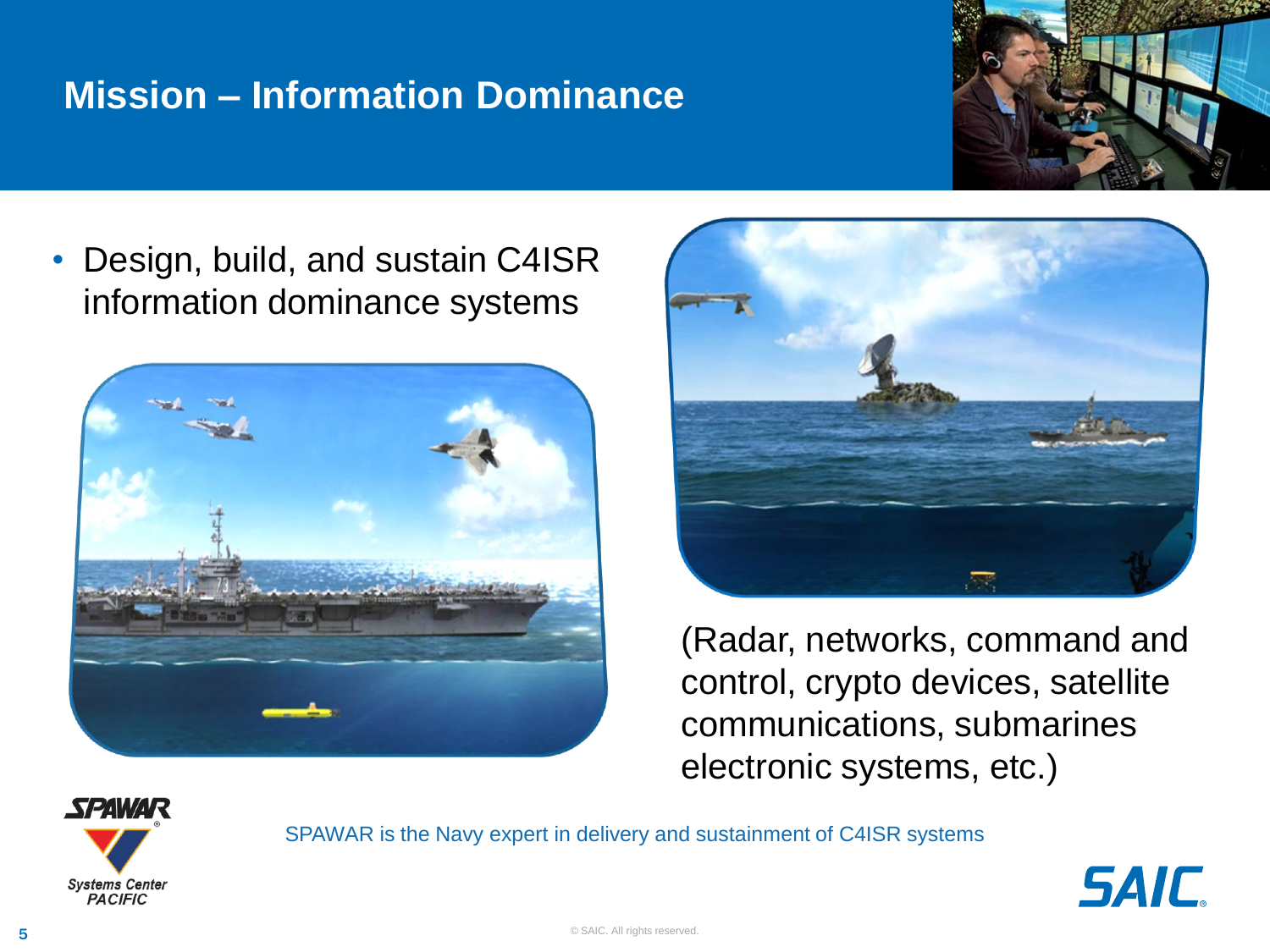#### **Systems Engineering for Mission Success**













SPAWAR is the Navy expert in delivery and sustainment of C4ISR systems

**SAIC**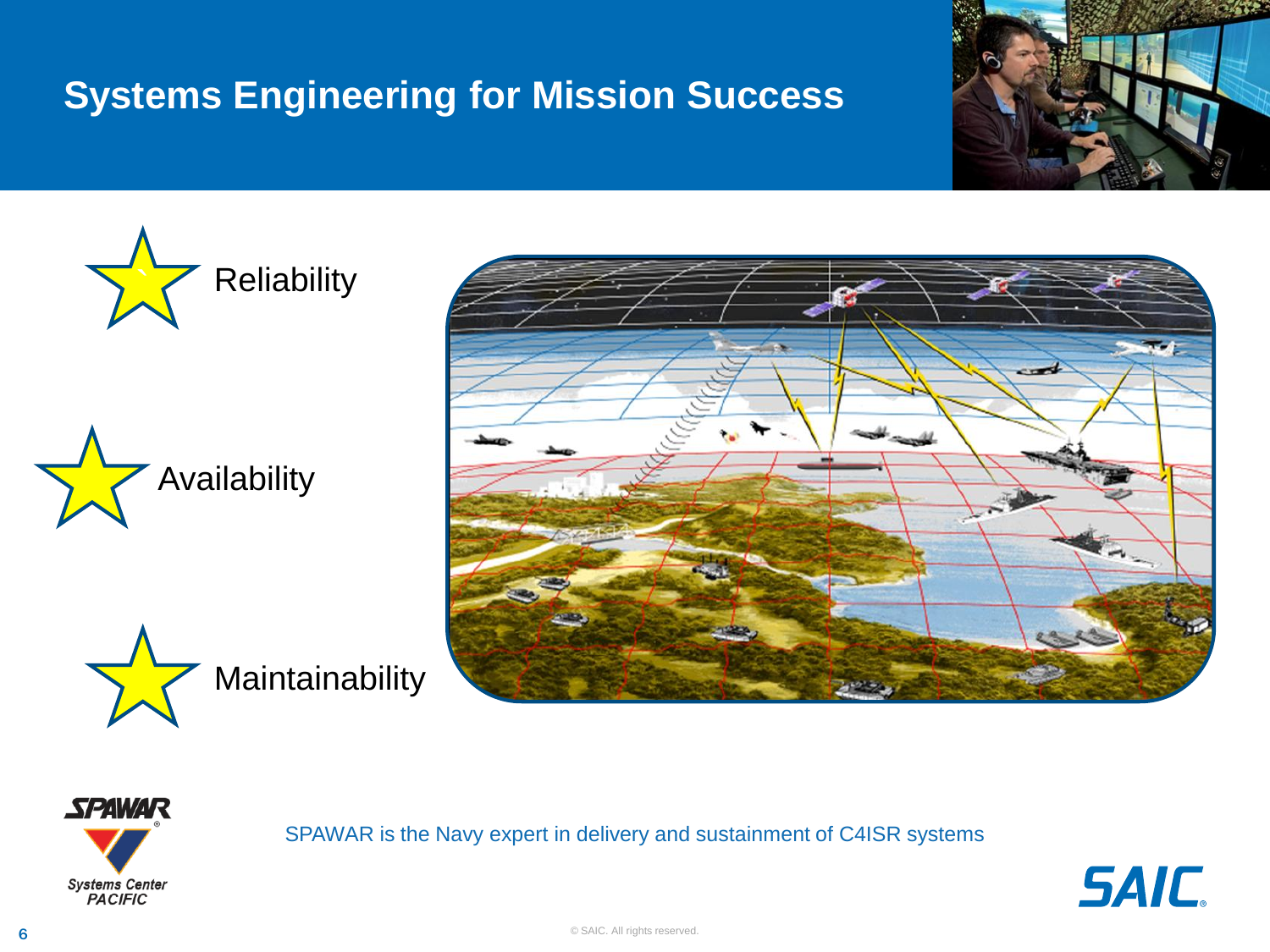## **SPAWAR Systems Center Pacific CMMI Timeline**



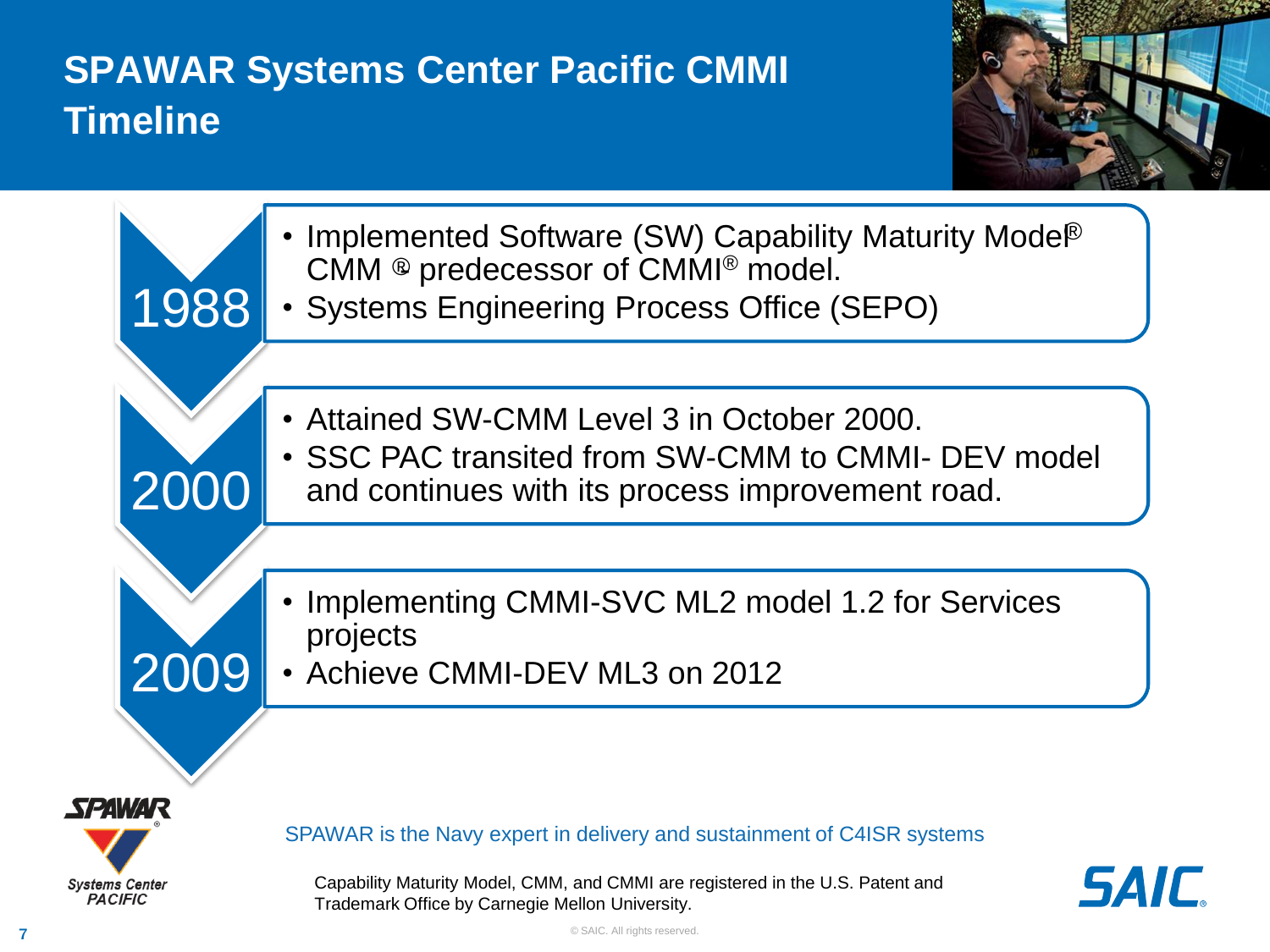#### **Previous Organizational Structure**







ISNS = Integrated Shipboard Network Systems CENTRIXS = Combined Enterprise Regional Exchange System SCI-N = Sensitive Compartmented Information Networks ADNS = Automated Digital Network System SubLAN = Submarine Local Area Network

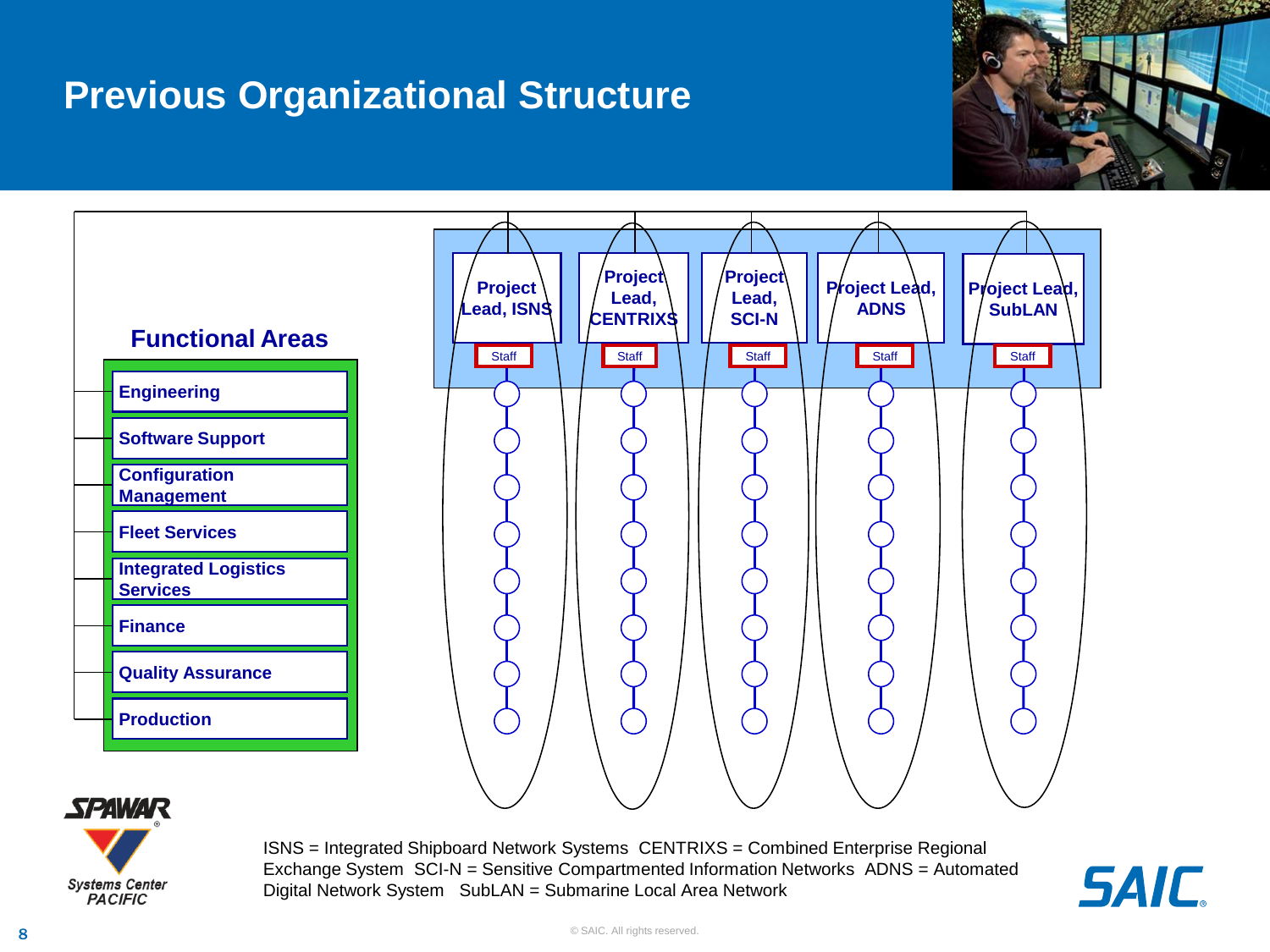#### **Different Levels of Existing Consolidation**







ISNS = Integrated Shipboard Network Systems CENTRIXS = Combined Enterprise Regional Exchange System SCI-N = Sensitive Compartmented Information Networks ADNS = Automated Digital Network System SubLAN = Submarine Local Area Network

*SAIC*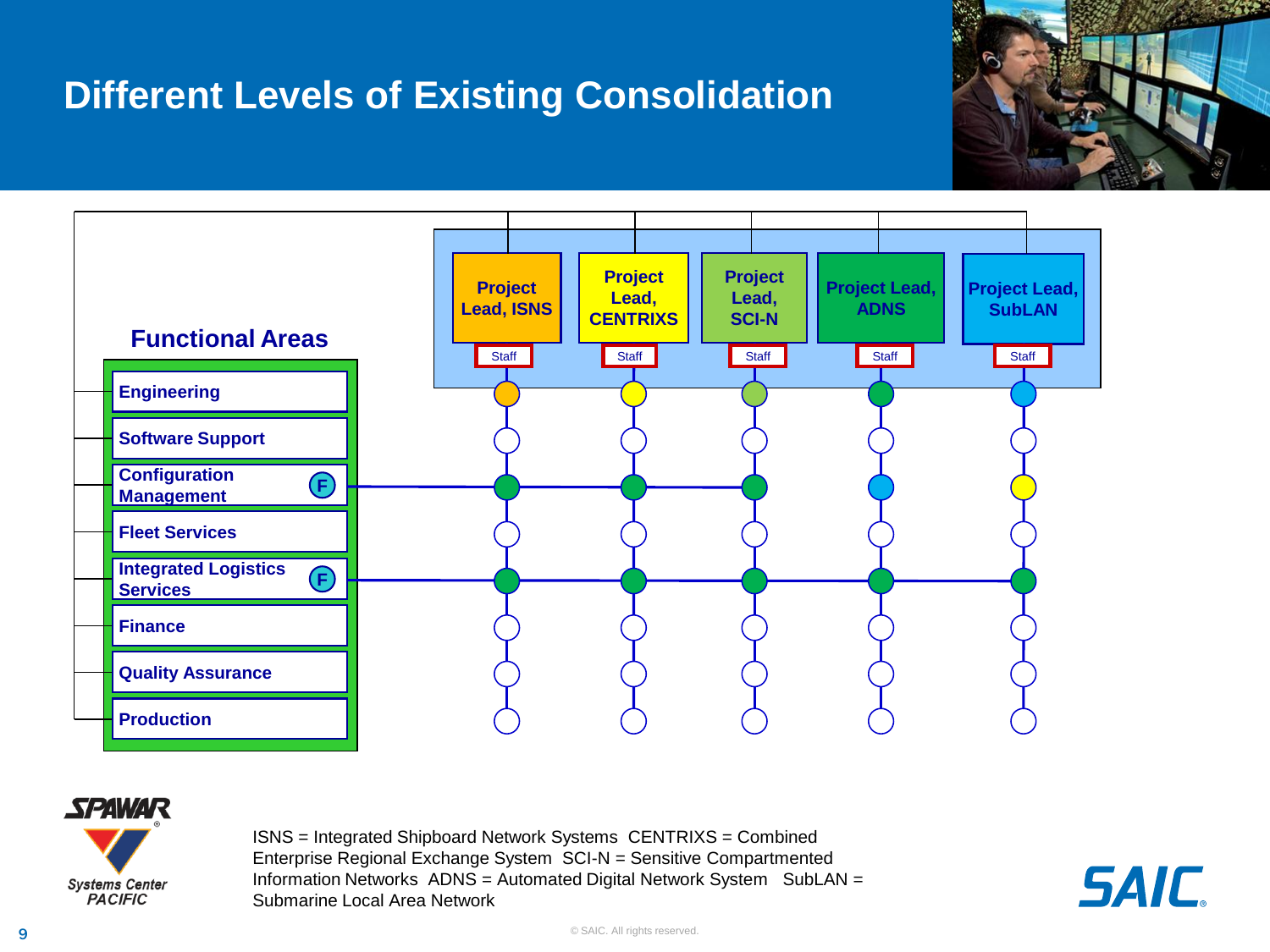#### **Major Challenges**



- Standard organizational change resistance
- Limited budget to accomplish improvements and certification
- Individual participant perception that they were being asked to do more with limited or no additional funding
	- Consolidating existing processes
	- $-$  Addressing gaps in CMMI<sup>®</sup> practices that weren't currently being accomplished
	- Perception that improvement benefits weren't going to be easily or quickly realized
- Revolving individual roles and responsibilities



CMMI is registered in the U.S. Patent and Trademark Office by Carnegie Mellon University.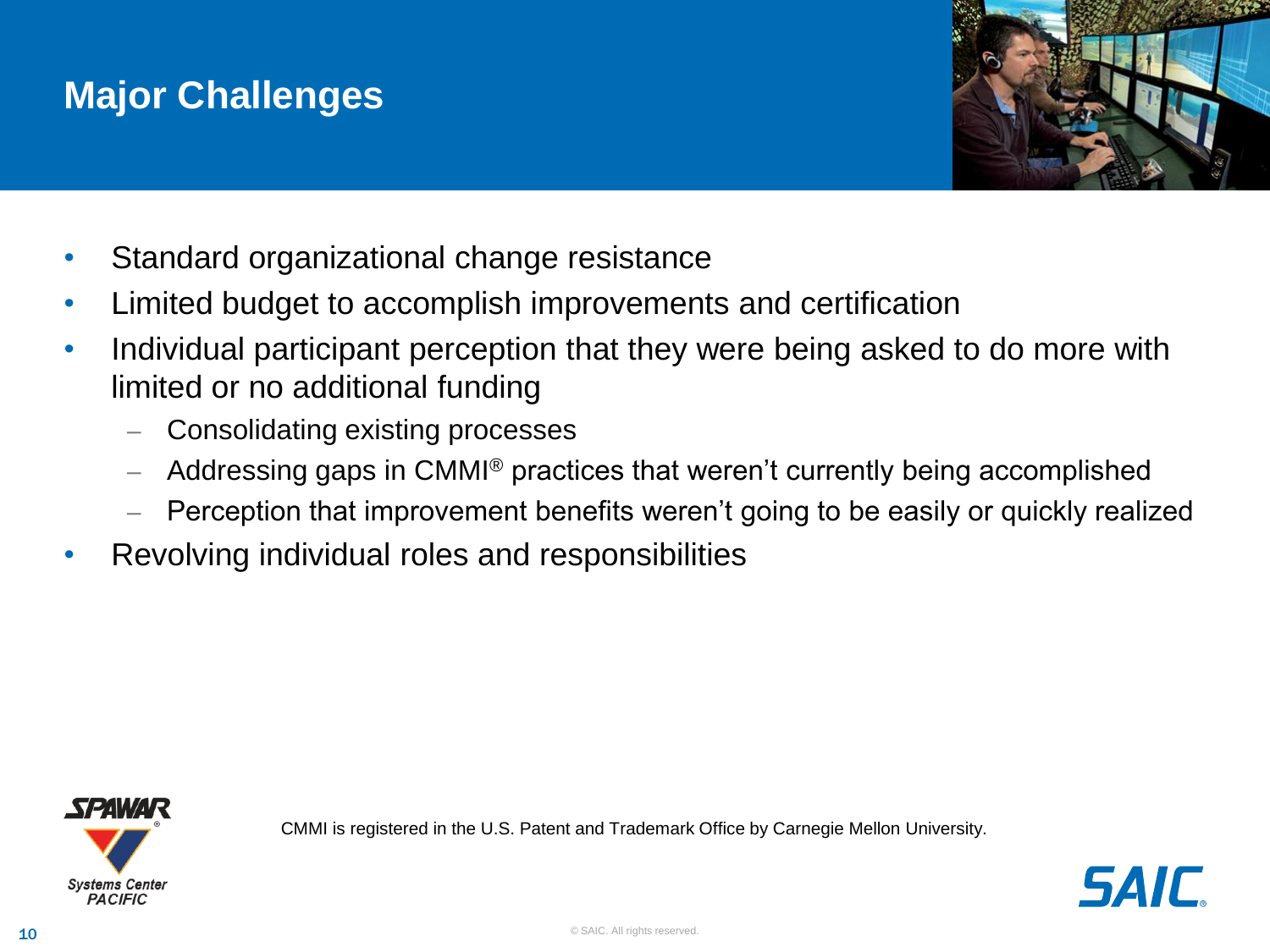#### **Approach**



- Defined the "organization" as part of this initial effort as the five projects while monitoring/participating in the wider organization (SSC PAC) CMMI® efforts
- Develop and utilize draft Organizational Process Focus (OPF), Organizational Process Definition (OPD) and Integrated Project Management (IPM) practices from the very beginning to support aligning five projects. Pursued a continuous versus a staged approach for the five projects.
- Simultaneous improvement emphasis on the project planning and project monitoring and control processes so that all practitioners (project managers and functional leads) are performing in a similar, integrated fashion



CMMI is registered in the U.S. Patent and Trademark Office by Carnegie Mellon University.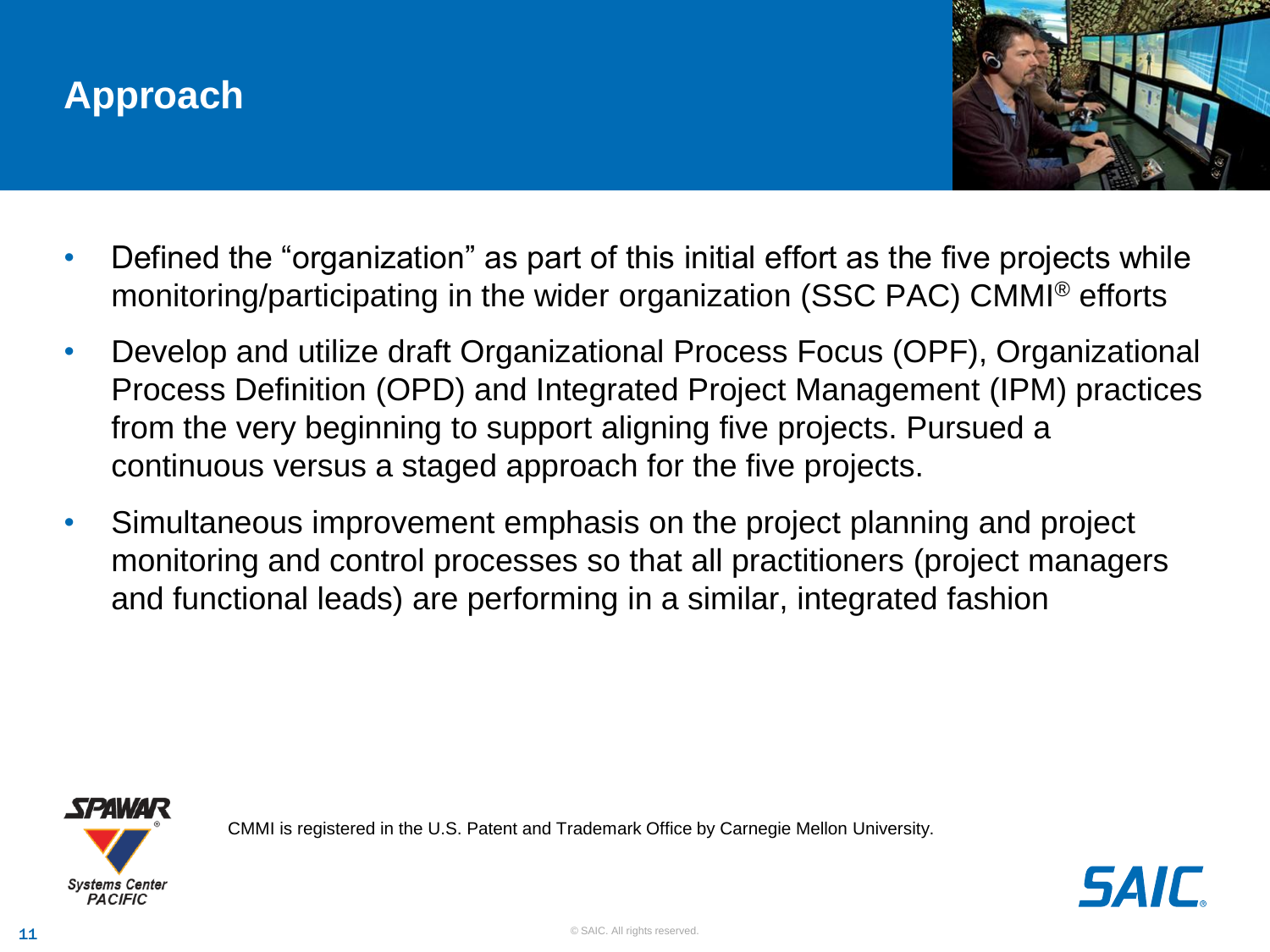#### **Improvement Focus**







ISNS = Integrated Shipboard Network Systems CENTRIXS = Combined Enterprise Regional Exchange System SCI-N = Sensitive Compartmented Information Networks ADNS = Automated Digital Network System SubLAN = Submarine Local Area Network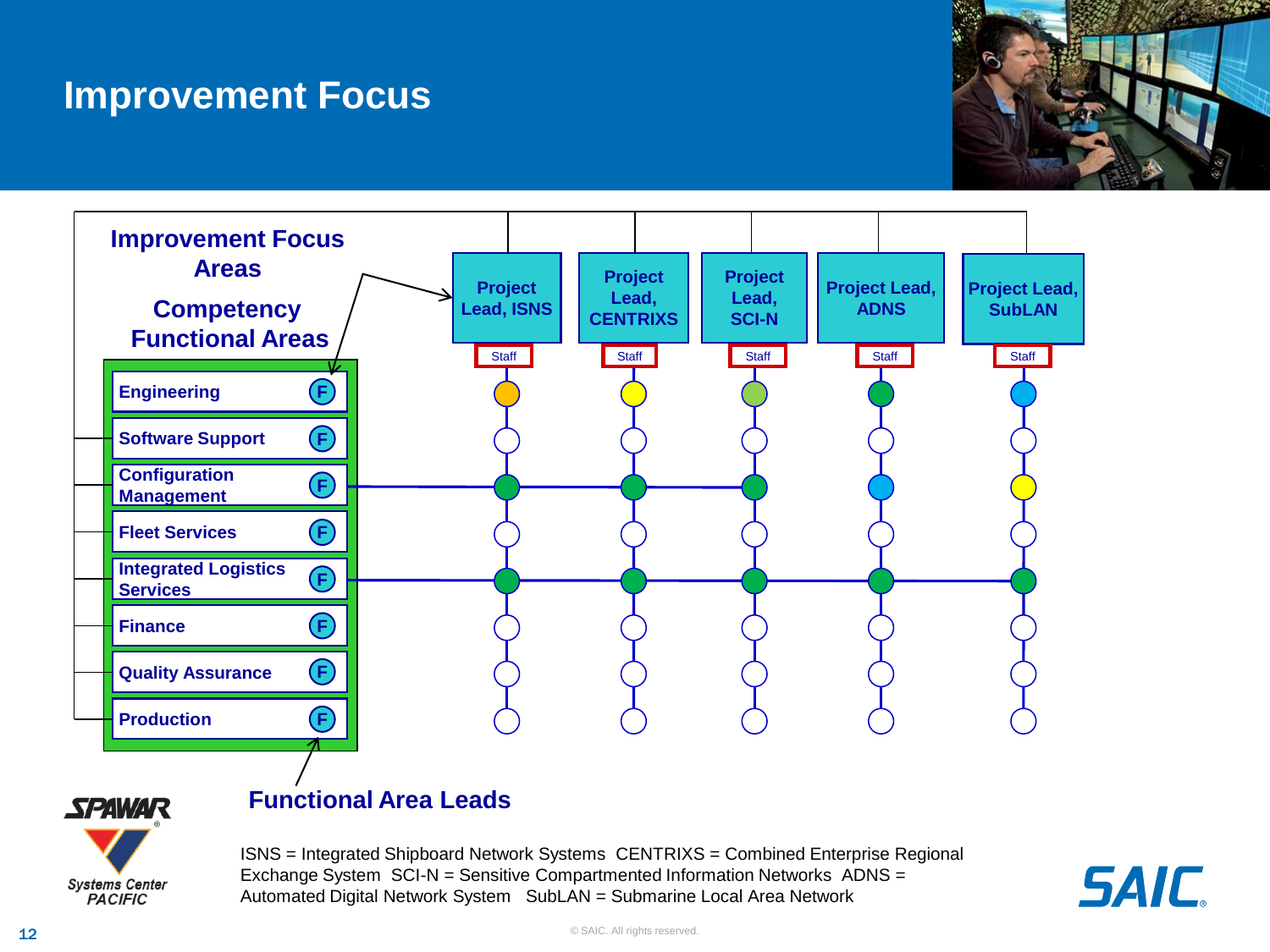





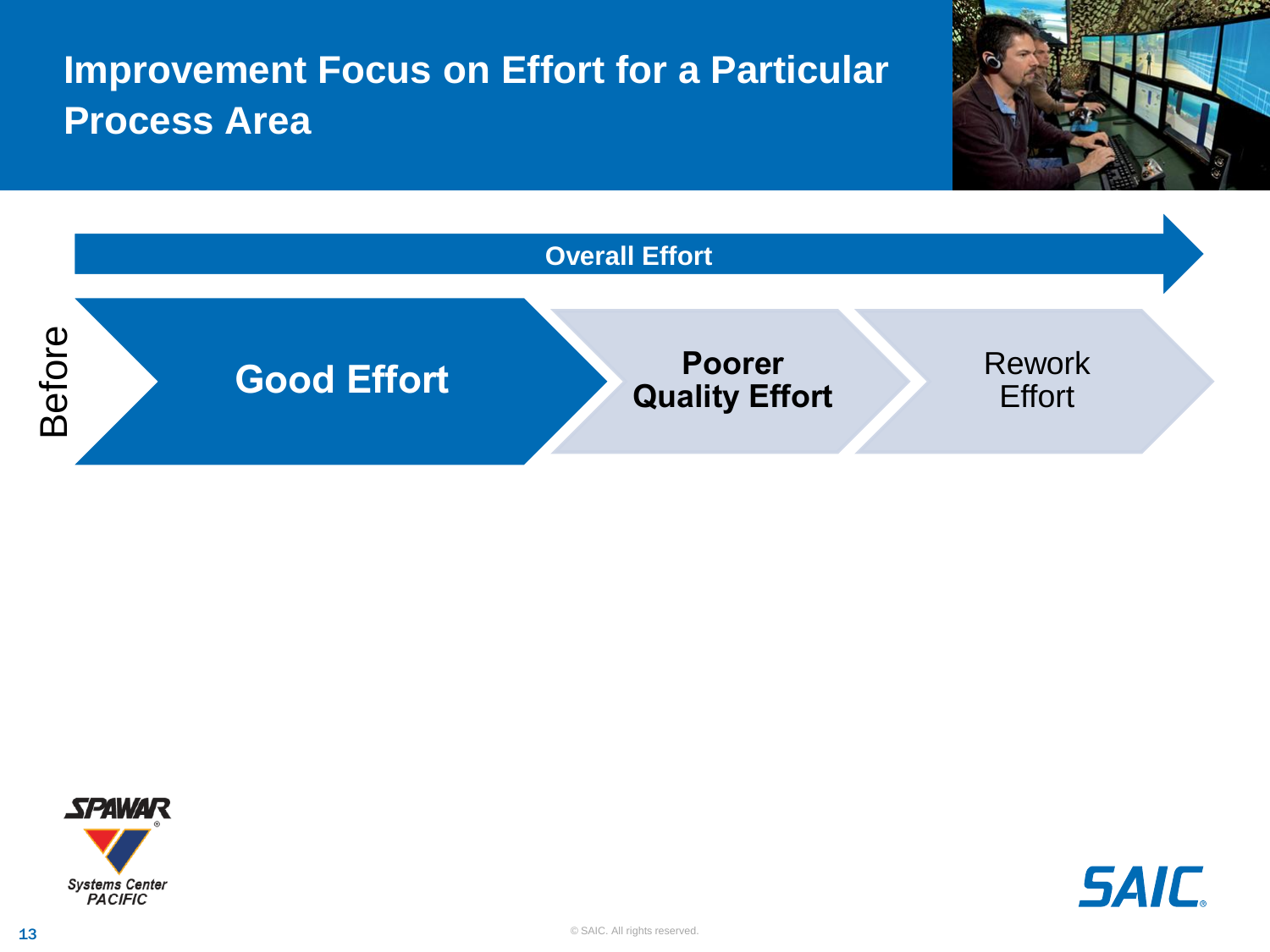

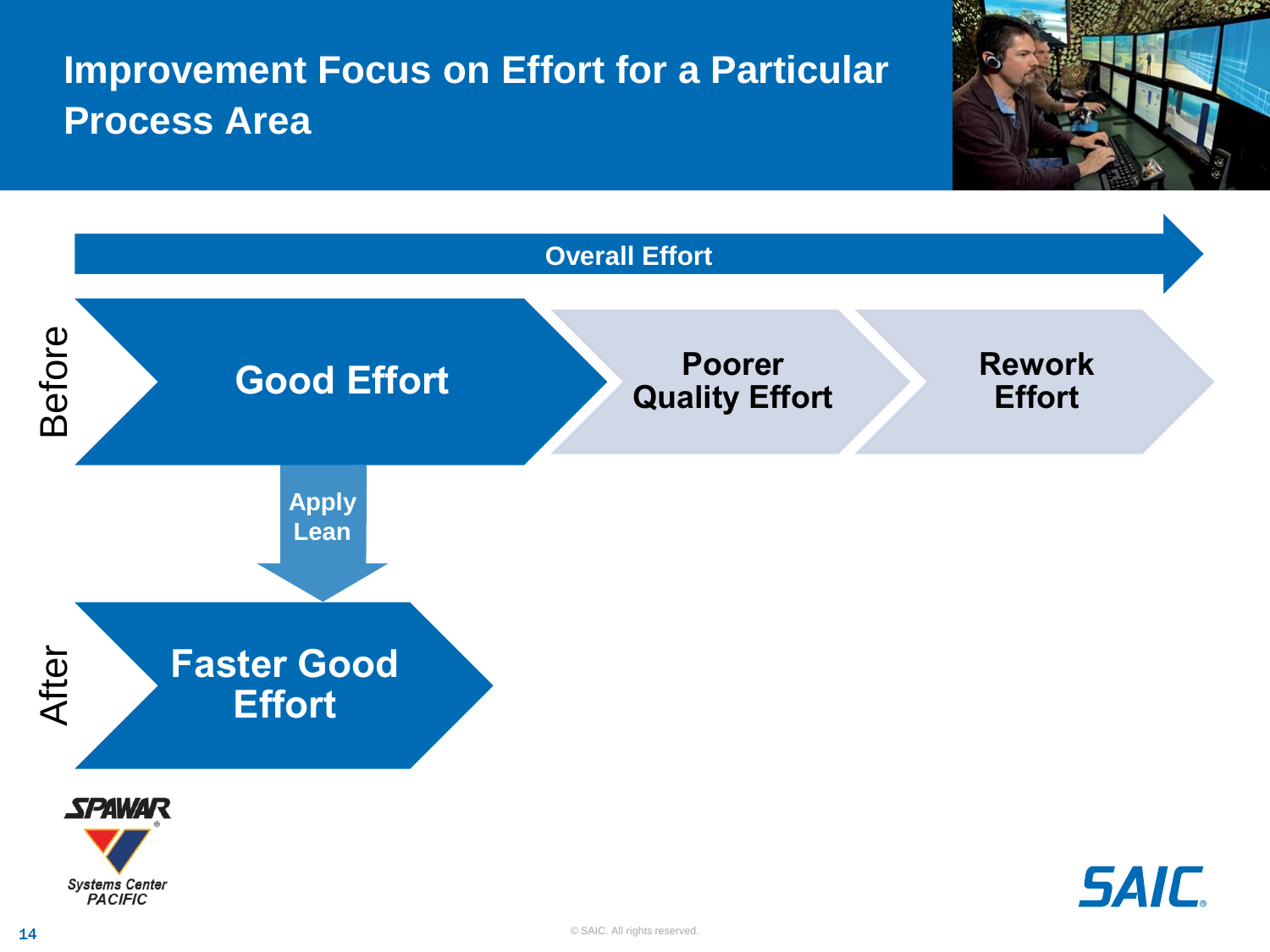



Six Sigma is a registered trademark of Motorola Trademark Holdings, Inc. in the U.S. and/or other countries.



**SAIC**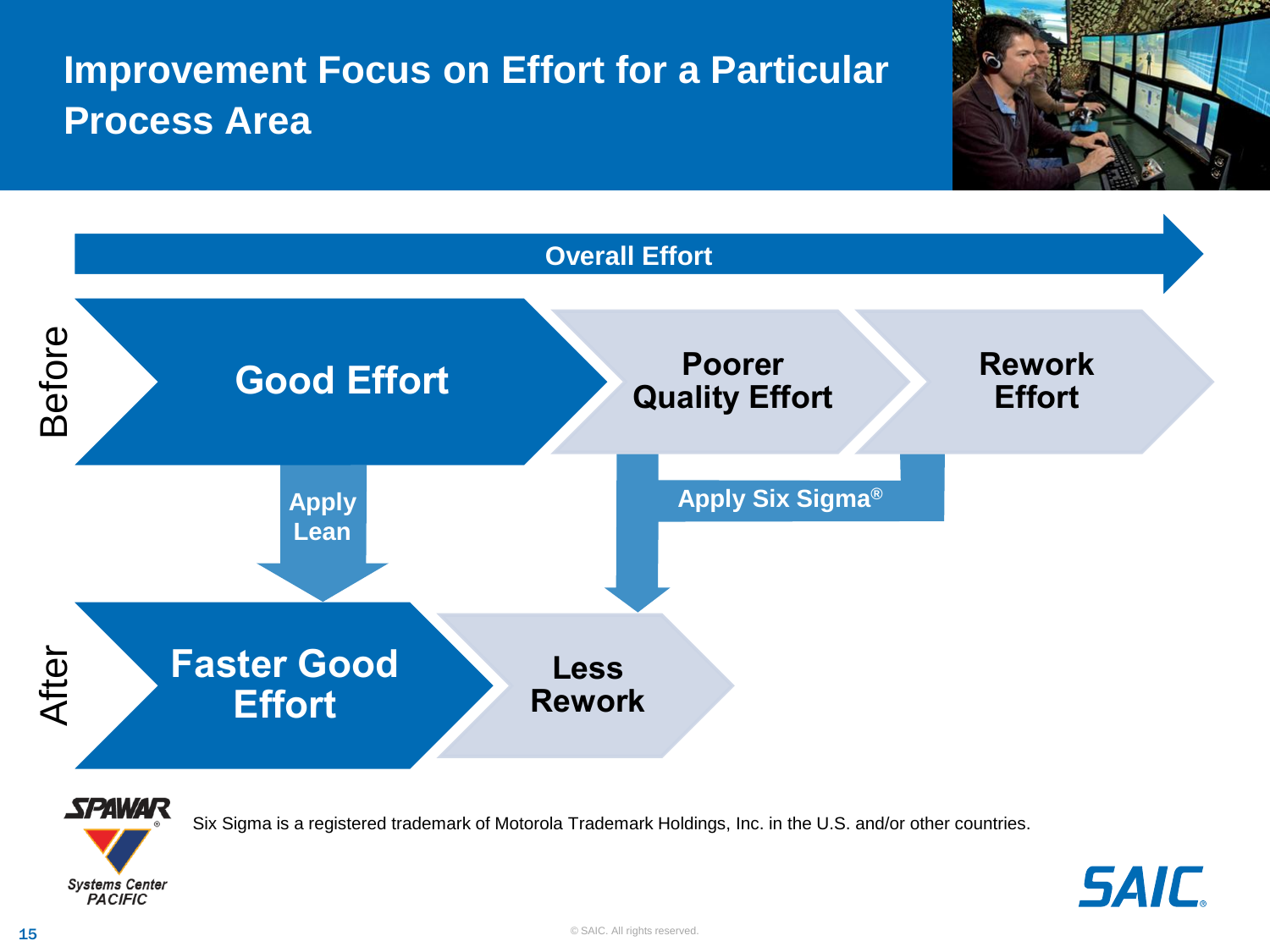





Six Sigma is a registered trademark of Motorola Trademark Holdings, Inc. in the U.S. and/or other countries. CMMI is registered in the U.S. Patent and Trademark Office by Carnegie Mellon University.

**Systems Center PACIFIC** 

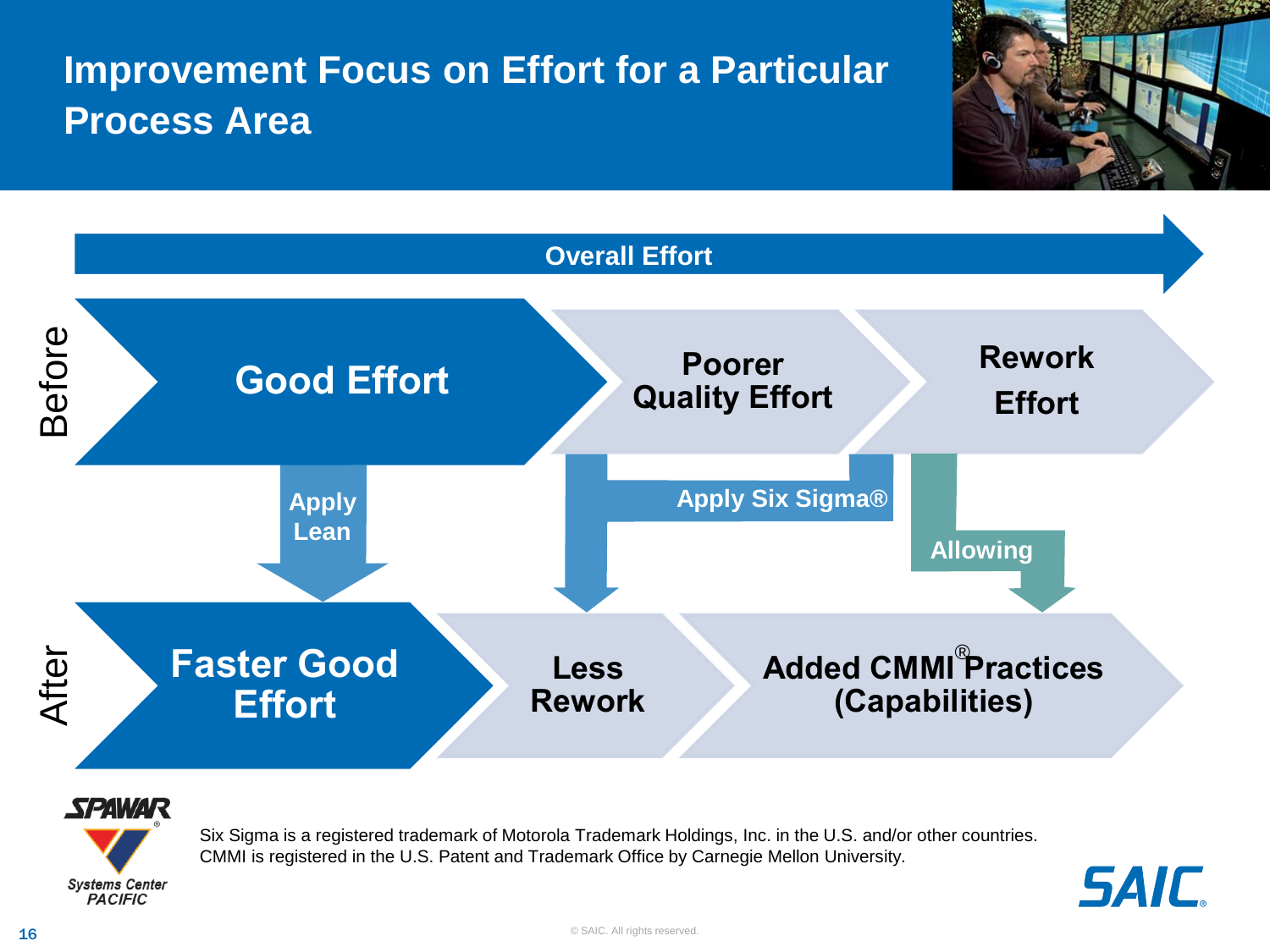#### **Summary Approach**



- Apply Lean Six Sigma® (LSS) improvement efforts to establish and/or improve the "How" of the focused project processes, making sure that you incorporate the gaps between the existing processes and the CMMI® best practices
- Simultaneously
	- Apply Lean efforts to remove waste in current, focused project processes
	- Apply Six Sigma efforts to improve the quality and reduce the rework of current focused processes
	- Ensure that the improvement phase incorporates the gaps and adapts CMMI practices to the business environment, thus improving the focused processes



Six Sigma is a registered trademark of Motorola Trademark Holdings, Inc. in the U.S. and/or other countries. CMMI is registered in the U.S. Patent and Trademark Office by Carnegie Mellon University.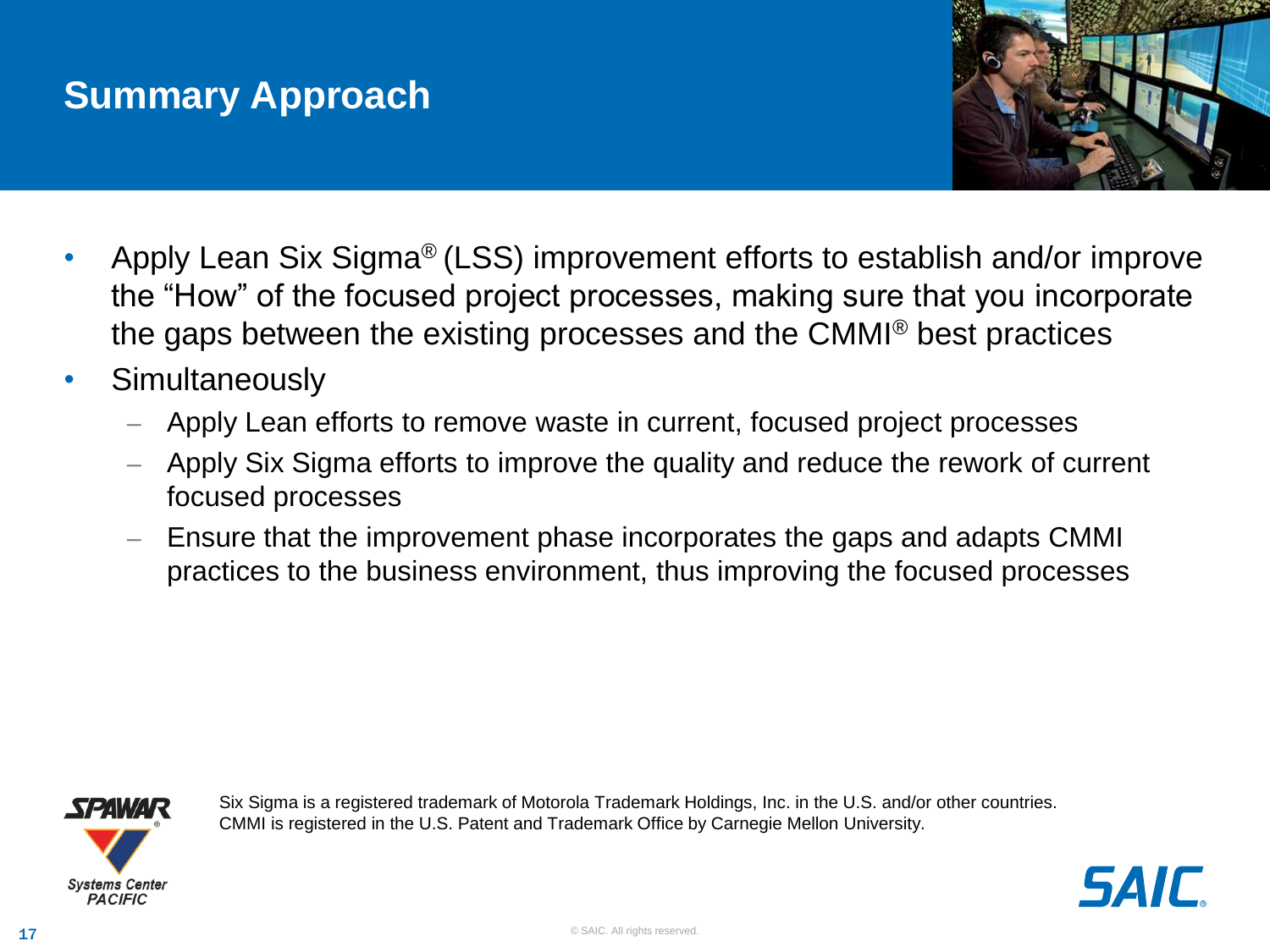#### **Additional Approach Considerations**



- Get really close to the way the various personnel (practitioners) operate to apply the improvements and improve
	- To adopt practices practitioners need to be able to accomplish their work faster and with better quality and less rework
- Rather than adopt new technology (tools), we focused on improvements in the use of existing technology
	- This puts more focus on training and education as opposed to increased cost of acquiring new tools, adopting to existing processes, and conducting training
	- Practitioners are more comfortable with using existing tool sets but in improved ways as opposed to adopting newer, unfamiliar tool sets
- Design the new way (improvement) to doing business, ensuring that it incorporates the "What" of CMMI® practices for the particular process area

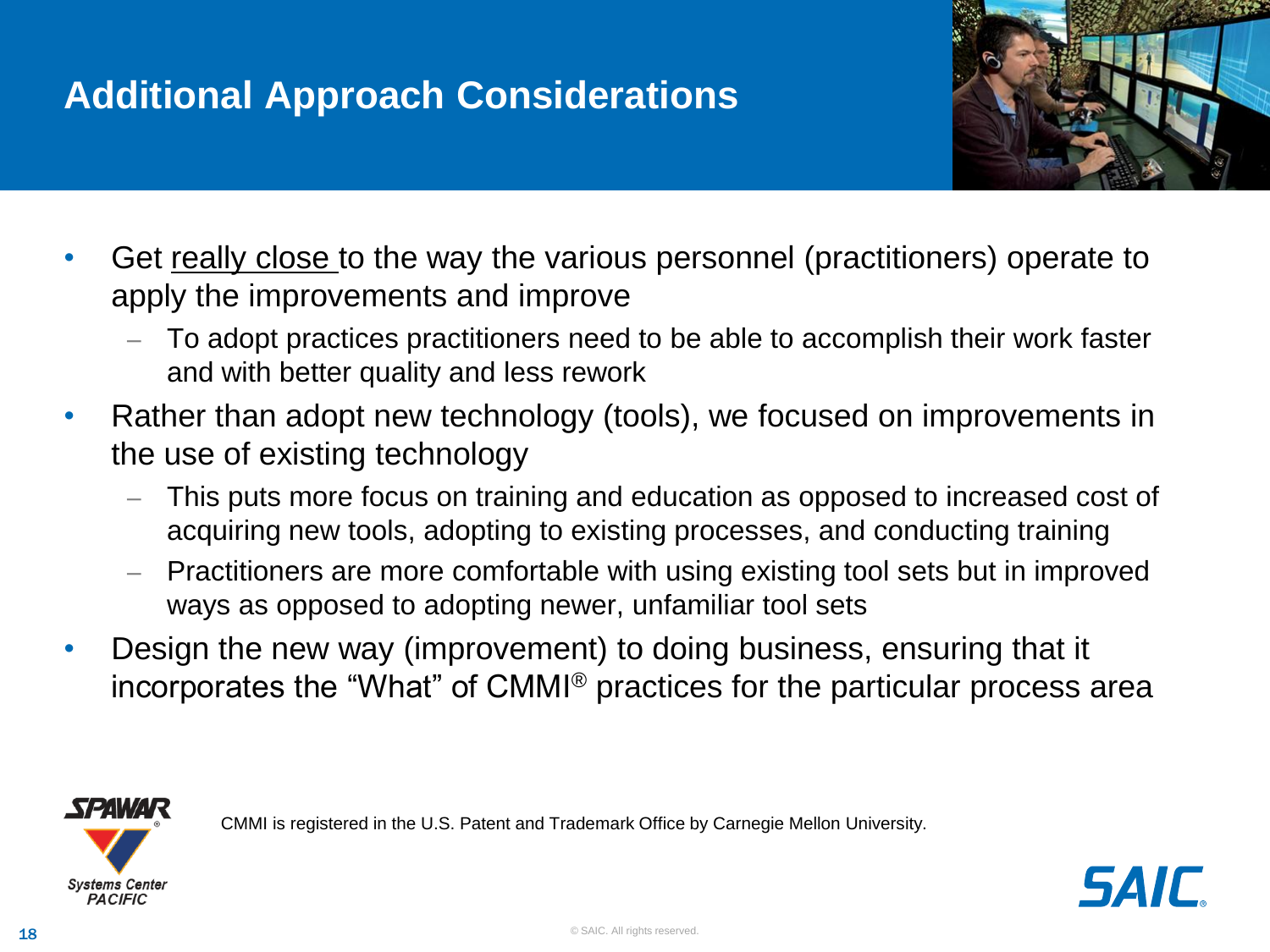



- Accomplished Level II certification on time for all five projects
- Continued to apply the improvement technique to mature the projects toward Level III selected process areas in a continuous approach